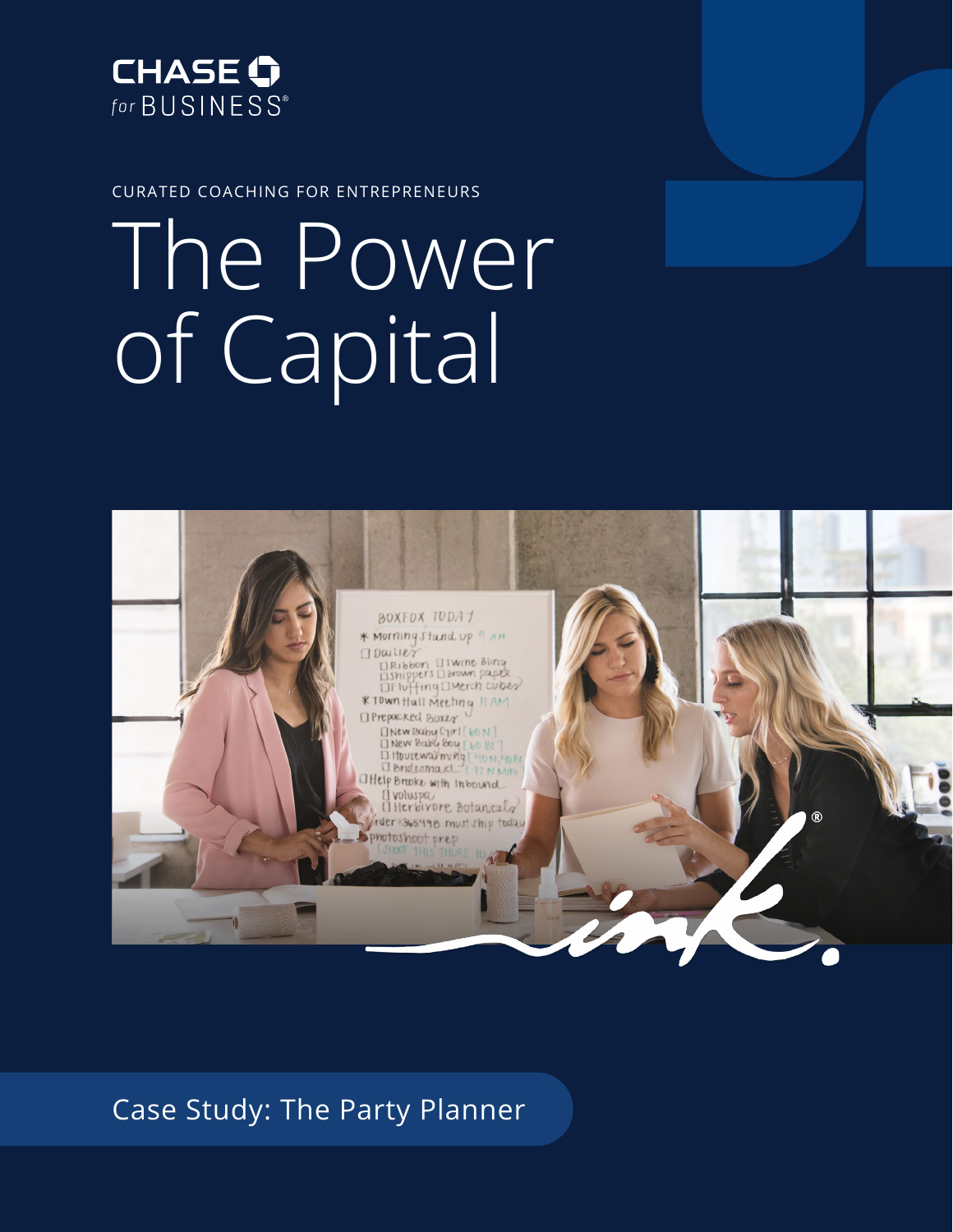# **Case study**

Understanding which capital options are available can influence a business's trajectory — business owners may consider expanding or investing more in resources with access to the right amount of funding. By taking a step back to understand her environment and building a case for expansion, The Party Planner was able to secure funding to expand her services. This case study shows how Jacqueline, the owner of the Party Planner, decided to seek additional funding.

# **Background**

The Party Planner is a one-woman business run by Jacqueline, a professional event coordinator who spent 10+ years in the corporate world planning events on the side. Two years ago, she took the leap and became self-employed. Through social media, she's been able to grow her audience and is booked for the next year.



# **Problem**

Jacqueline knows she can't handle the demand on her own, and feels she needs to hire someone else for support. She's been supporting herself so far, but can't afford to hire someone new with her current funding methods. Jacqueline documents how she has funded her business so far, including how she:

- Used her savings to start her business.
- Raised some [friends and family funding](#page-4-0) one year into her business in exchange for 20% [equity.](#page-4-1)
- Uses a [business credit card](#page-4-2) to buy supplies and travel for work.
- Pays off her credit card using profits she generates from her business, also known as [bootstrapping](#page-4-3).

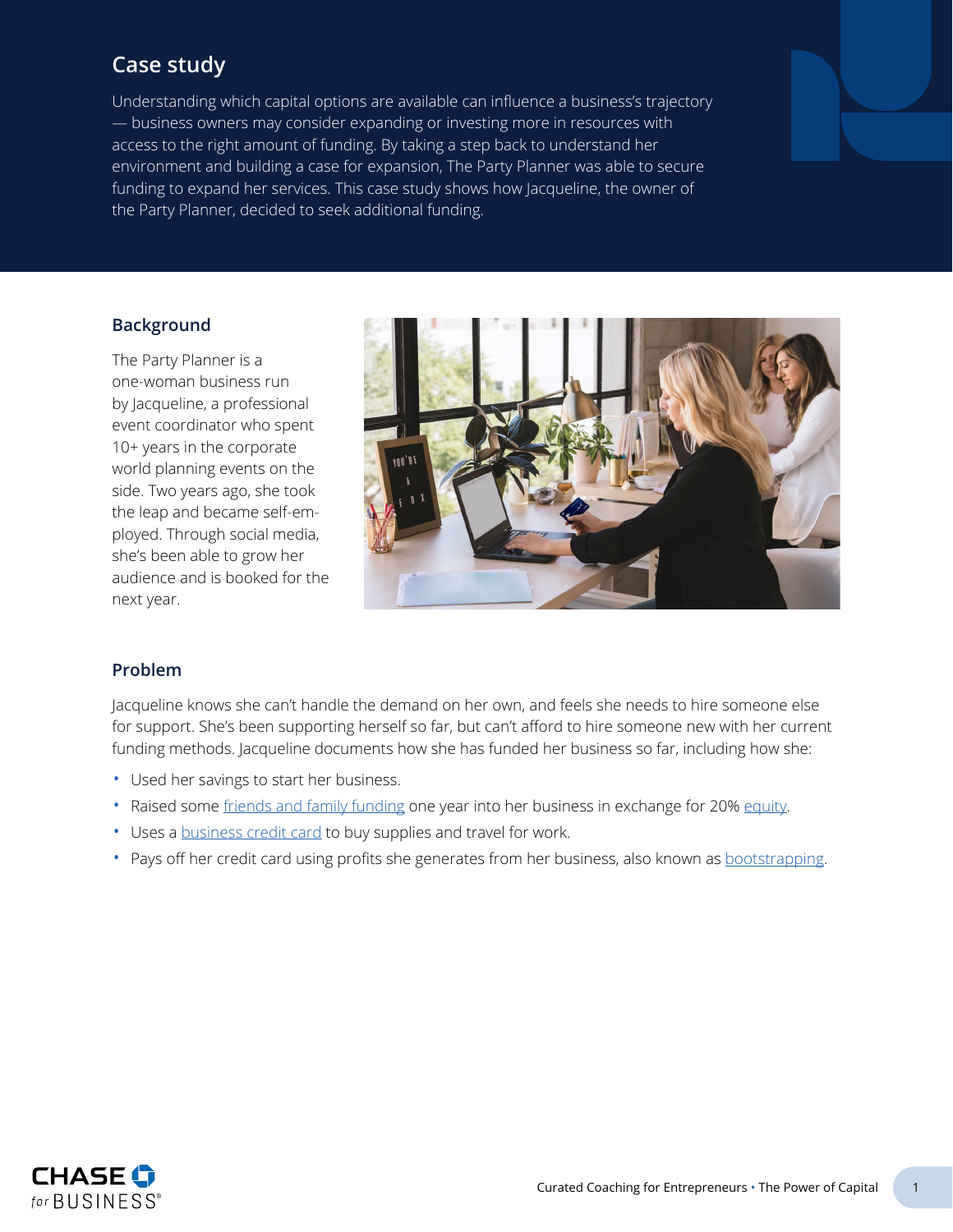# **Approach**

To determine if it's the right time to pursue capital, Jacqueline evaluated her business using a three-pronged approach focused on understanding: The Environment, Her Operations, and The Opportunity. This approach is instrumental in guiding her decision if now is the time for outside capital.

| Analyze                          | Key question                                                                                    | Y/N | Answer                                                                                                                                                                                                          |
|----------------------------------|-------------------------------------------------------------------------------------------------|-----|-----------------------------------------------------------------------------------------------------------------------------------------------------------------------------------------------------------------|
| The<br>Environment<br>(External) | Has your market or industry<br>changed in the last year?                                        | Y   | Due to the pandemic, events were on pause. As we<br>adapted, I took my business online, utilizing Zoom to host<br>games and parties. Now, I really see that my business is<br>adaptable and makes people happy. |
|                                  | Has the competitive<br>landscape in your industry<br>changed?                                   | Y   | I was one of the few to adapt - in my area, Party Tricks and<br>Event Elements ended up going out of business.                                                                                                  |
| Your<br>Operations<br>(Internal) | Do you currently have<br>sufficient resources?                                                  | N   | I have just enough materials to complete my events<br>through the end of the year, but some help and other<br>partners with more options would be helpful.                                                      |
|                                  | Is your operating model<br>sufficient? Do you have the<br>right processes in place?             | Y   | My model works for me as the sole employee - I have<br>technology that keeps me up to date with my partners and<br>hosts.                                                                                       |
|                                  | Do you have the right team<br>to build for the future?                                          | N   | If I want to grow, I need to hire someone else soon. I'm<br>getting pulled in all directions.                                                                                                                   |
| The<br>Opportunity               | Has your customer<br>demographic changed since<br>you last evaluated your<br>business?          | Y   | My customers have started working from home or haven't<br>been able to see their friends and family so they are now<br>craving social interaction (that's safe)!!                                               |
|                                  | Have your customers'<br>needs changed?                                                          | N   | No, they still want parties! And events that are fun and<br>inclusive.                                                                                                                                          |
|                                  | Do you need to adapt your<br>business model to support<br>any of the changes detailed<br>above? | Υ   | It needs to grow - I am now supporting those around me<br>that used to go to my competitors. Plus, specific seasons<br>like the holidays, really pick up and I have events every<br>other day.                  |

**Jacqueline answered Yes** to most of the questions above, confirming that she wants to explore her financing options to find and hire a new employee.

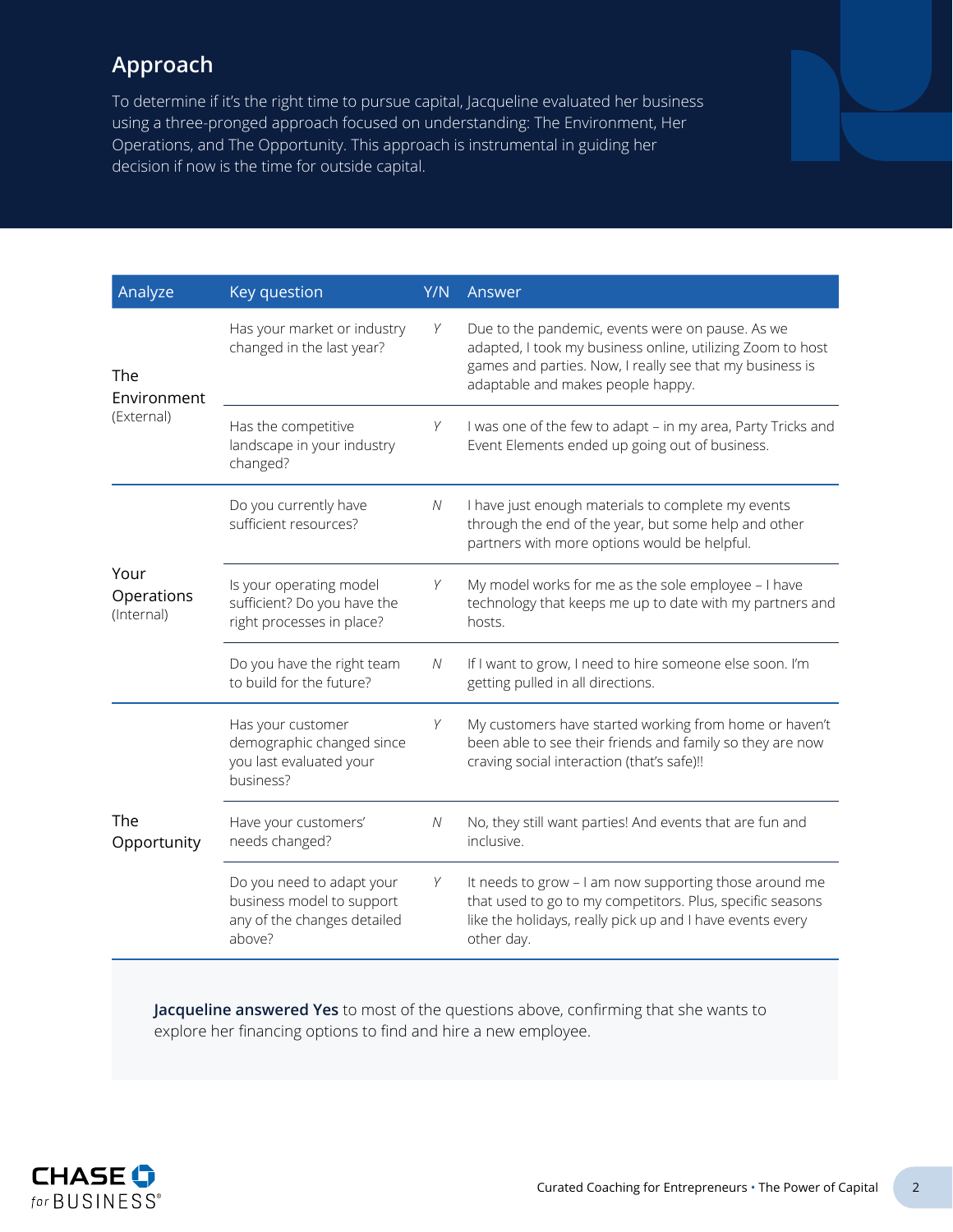# **Options for capital**

Jacqueline is confident it's the right time to find funding, so she does a quick search on what's available to her business. She compares some of the options available to her with a pros and cons list

| Type of capital                                                                                                                          | <b>Pros</b>                                                                                                           | Cons                                                                                                                                                                         |
|------------------------------------------------------------------------------------------------------------------------------------------|-----------------------------------------------------------------------------------------------------------------------|------------------------------------------------------------------------------------------------------------------------------------------------------------------------------|
| <b>Business line</b><br>of credit:<br>Borrow up to a specific<br>credit limit used to<br>support short term (<1<br>year) working capital | Flexible credit option<br>Can take advantage of trade<br>discounts, build inventory, or<br>shore up operating capital | Expires - must be renewed to continue<br>using<br>Must be paid back to continue using<br>Typically higher interest rates                                                     |
| Business term loan:<br>Credit that must<br>be repaid within a<br>specific timeframe                                                      | Can be used for large purchases<br>There is a set end date to the<br>loan                                             | May take longer to pay off based on the<br>structure of the loan<br>The process for term loans is more<br>10<br>rigorous than for revolving credit                           |
| SBA loan:<br>A typically quick-<br>turnaround loan<br>program that can                                                                   | Typically requires a lower down<br>payment and offers lower interest<br>rates<br>Option for businesses that may<br>۱Ė | Qualify by being a for-profit business that<br>ĸ<br>generated less than \$5 million average net<br>income over the past two years<br>Typically comes with a guarantee fee of |
| be a term loan or<br>a line of credit.                                                                                                   | not be able to obtain a loan<br>through other lending channels                                                        | 0% to 3.75%<br>Annual service fees may range from 0% to<br>ĸ<br>0.55%                                                                                                        |

### **Next steps**

The pros and cons list helped Jacqueline narrow down the financing options to a business line of credit. Since it's a short-term, flexible option the line of credit should allow for enough time to set the foundation for increased profits after hiring someone new, and the expectation to pay it back in a timely manner.

She plans to go to her local bank and ask about their business line of credit offerings, and will prepare by:

- Gathering her financial documents, including her tax refunds, balance sheet, and profit & loss statements.
- Analyzing her cash flow over the last year using [Chase's cash flow tool.](https://cashflow.chase.com/)
- Confirming how much she can afford to pay back using [financial projections](#page-4-4).
- Documenting the needs for and how her business structure will change with a new employee.